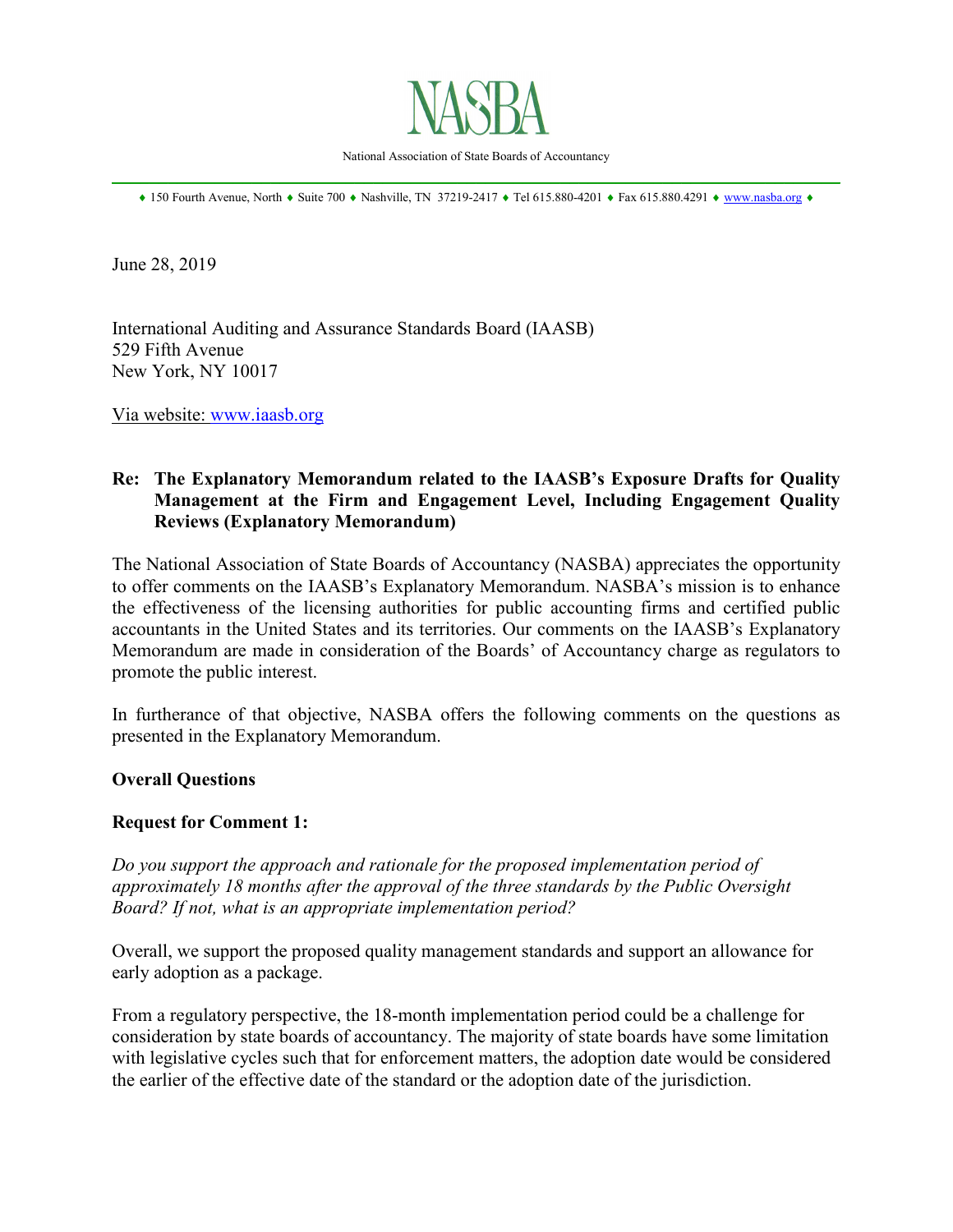Culture and "tone at the top" are important parts of the quality management system. Often, risk management can be siloed such that change can be difficult. Change management at larger firms may be more formalized but accomplished differently by small and medium sized practitioners (SMPs). Additionally, if the "cooling off" period has a defined period within the standards, the implementation date should be no less than that defined period.

SMPs will need implementation guidance. It would be difficult for SMPs to implement without having the guidance available to them. The implementation period and the availability of implementation guidance need to be coordinated.

# **Request for Comment 2:**

*In order to support implementation of the standards in accordance with the IAASB's proposed effective date, what implementation materials would be most helpful, in particular for SMPs?*

Implementation guidance will be critical for SMPs and sole practitioners to address the concerns of scalability of the standards. The implementation guidance should provide examples tailored for SMPs and how it would look to adopt the various components of the quality management system. The guidance could be positioned as examples and templates but emphasize that modifications should be made to address the specific firm quality management system. There should be heavy focus on examples to assist in identifying and assessing quality risks.

## **General Comments**

*In addition, the IAASB is also seeking comments on the general matters set out below for all three EDs:*

- *(a) Developing Nations – Recognizing that many developing nations have adopted or are in the process of adopting the International Standards, the IAASB invites respondents from these nations to comment on the proposals, in particular, on any foreseeable difficulties in applying it in a developing nation environment.*
- *(b) Public Sector – The IAASB welcomes input from public sector auditors on how the proposed standards affect engagements in the public sector, particularly regarding whether there are potential concerns about the applicability of the proposals to the structure and governance arrangements of public sector auditors.*
- *(c) Translation – Recognizing that many respondents may intend to translate the final ISQMs and ISA for adoption in their own environments, the IAASB welcomes comment on potential translation issues respondents may note in reviewing the proposed standards*.